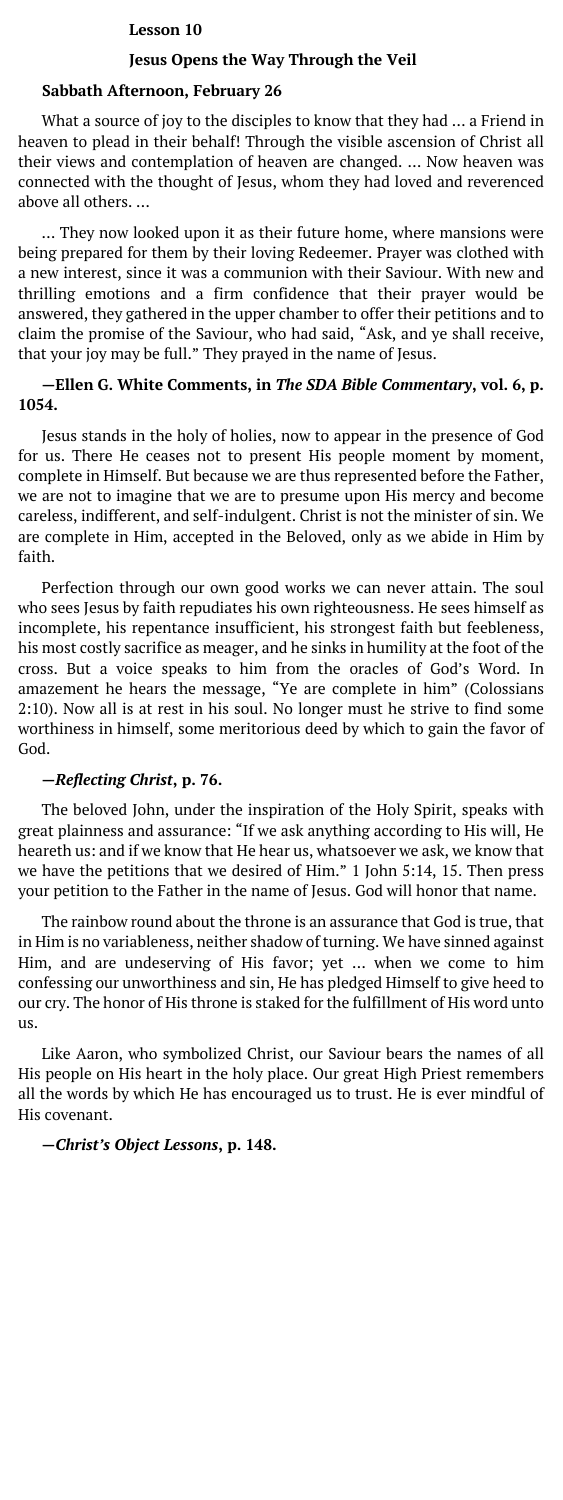## **Sunday, February 27: Jesus Before the Father**

The slaying of the Passover lamb was a shadow of the death of Christ. Says Paul: "Christ our Passover is sacrificed for us." 1 Corinthians 5:7. The sheaf of first fruits, which at the time of the Passover was waved before the Lord, was typical of the resurrection of Christ. Paul says, in speaking of the resurrection of the Lord and of all His people: "Christ the first fruits; afterward they that are Christ's at His coming." 1 Corinthians 15:23. Like the wave sheaf, which was the first ripe grain gathered before the harvest, Christ is the first fruits of that immortal harvest of redeemed ones that at the future resurrection shall be gathered into the garner of God.

These types were fulfilled, not only as to the event, but as to the time. On the fourteenth day of the first Jewish month, the very day and month on which for fifteen long centuries the Passover lamb had been slain, Christ, having eaten the Passover with His disciples, instituted that feast which was to commemorate His own death as "the Lamb of God, which taketh away the sin of the world." That same night He was taken by wicked hands to be crucified and slain. And as the antitype of the wave sheaf our Lord was raised from the dead on the third day, "the first fruits of them that slept," a sample of all the resurrected just.

# **—***The Great Controversy***, p. 399.**

Beholding the perfection of Christ's character, contemplating His mission, His love, His grace, His truth, [believers] are charmed; the great want of the soul is met, and they will say with the psalmist, "I shall be satisfied, when I awake, with thy likeness" (Psalm 17:15). The divine object of faith and love they see to be Jesus Christ. With them the love of the world, the worshiping of earthly treasures, have come to an end.

Such a soul appropriates the Word of God to himself. He sees that the miracles, the self-denial, the selfsacrifice of Christ, His being lifted up on the cross, were for him. The language of the heart will be, "He died for me. He triumphed in death that I should not perish but believe in Him as my personal Saviour, and have that life which measures with the life of God. In the riches of His grace I am possessed of treasures that are as enduring as eternity."

#### **—***That I May Know Him***, p. 216.**

At times a deep sense of our unworthiness will send a thrill of terror through the soul, but this is no evidence that God has changed toward us, or we toward God. No effort should be made to rein the mind up to a certain intensity of emotion. We may not feel today the peace and joy which we felt yesterday; but we should by faith grasp the hand of Christ, and trust Him as fully in the darkness as in the light.

### **—***The Sanctified Life***, p. 90.**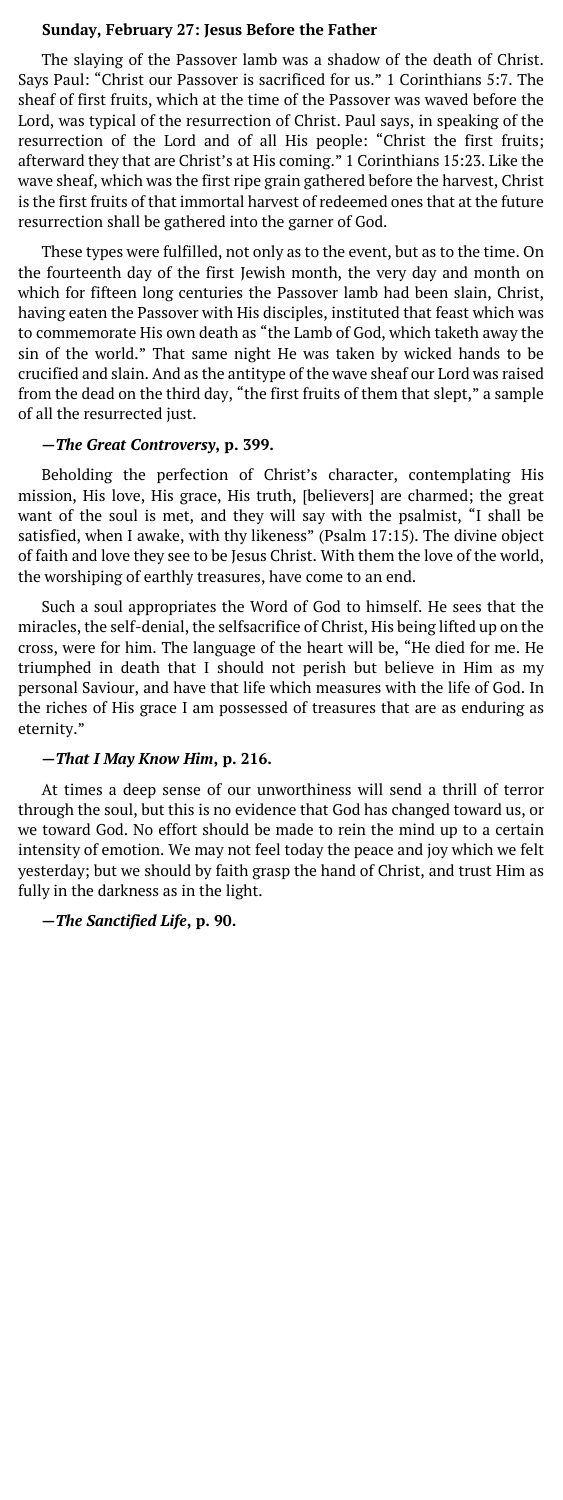#### **Monday, February 28: God's Invitation**

By His mighty power, notwithstanding the opposition of Pharaoh, God delivered His people from Egypt, that they might keep the law which had been given in Eden. He brought them to Sinai to hear the proclamation of this law.

By proclaiming the Ten Commandments to the children of Israel with His own voice, God demonstrated their importance. In awful grandeur He made known His majesty and authority as Ruler of the world. This He did to impress the people with the sacredness of His law and the importance of obeying it. The power and glory with which the law was given reveal its importance. It is the faith once delivered to the saints by Christ our Redeemer speaking from Sinai.

#### **—***Testimonies for the Church***, vol. 8, pp. 197, 198.**

Most earnestly [David] studied the ways of God, expressed by Christ when enshrouded in the pillar of cloud, and given to Moses to be faithfully repeated to all Israel. … As David considered His pledges and promises to them, knowing they were for all who need them as much as for Israel, he appropriated them to himself, saying, "I will remember the works of the Lord: surely I will remember thy wonders of old. I will meditate also of all thy work, and talk of thy doing."

His faith laid hold of God, and he was strengthened and encouraged; although he recognized God's ways as mysterious, yet he knew they were merciful and good; for this was His character as revealed to Moses: "The Lord descended in the cloud, and stood with him there, and proclaimed the name of the Lord. And the Lord passed by before him, and proclaimed, The Lord, The Lord God, merciful and gracious, long-suffering, and abundant in goodness and truth."

# **—Ellen G. White Comments, in** *The SDA Bible Commentary***, vol. 3, p. 1149.**

The Captain of our salvation strengthens His followers, not with scientific falsehoods, but with genuine faith in the word of a personal God. This word is repeated over and over and over again with deeper affirmative power. Satan brings all his powers to the assault in the last close conflict, and the endurance of the follower of Christ is taxed to the utmost. At times it seems that he must yield. But a word of prayer to the Lord Jesus goes like an arrow to the throne of God, and angels of God are sent to the field of battle. The tide is turned … and the oppressed are delivered. The believing, harassed souls are borne up as on eagles' wings, and the victory is gained. …

What wonderful lessons we shall learn as the result of depending constantly on the sufficiency of Christ. He who is learning these lessons need not depend on another's experience. He has the witness in himself, and his experience is the actual knowledge that Christ is all-sufficient, faithful, and powerful. He has the realization of the promise, "My grace is sufficient for thee" (2 Corinthians 12:9).

**—***In Heavenly Places***, p. 297.**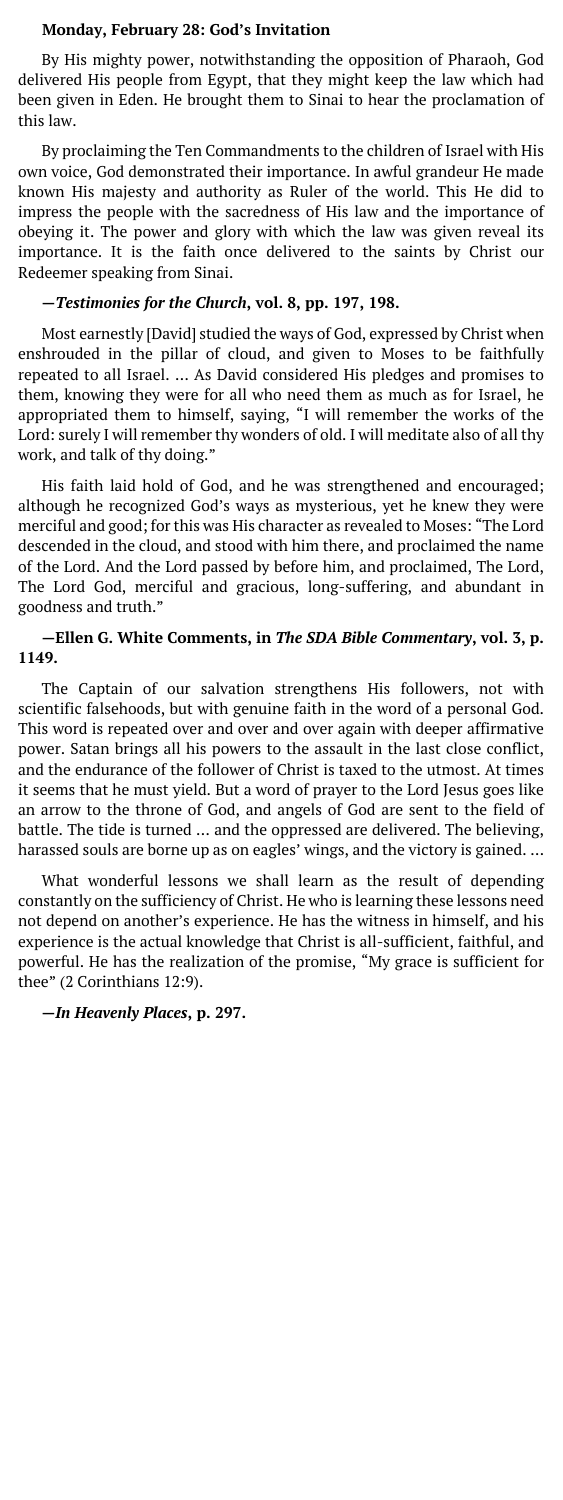### **Tuesday, March 1: The Need for a Veil**

In the sanctuary of the wilderness tabernacle and of the temple that were the earthly symbols of God's dwelling place, one apartment was sacred to His presence. The veil inwrought with cherubim at its entrance was not to be lifted by any hand save one. To lift that veil, and intrude unbidden into the sacred mystery of the most holy place, was death. For above the mercy seat dwelt the glory of the Holiest—glory upon which no man might look and live. On the one day of the year appointed for ministry in the most holy place, the high priest with trembling entered God's presence, while clouds of incense veiled the glory from his sight. Throughout the courts of the temple every sound was hushed. No priests ministered at the altars. The host of worshipers, bowed in silent awe, offered their petitions for God's mercy.

It is not the highest work of education to communicate knowledge merely, but to impart that vitalizing energy which is received through the contact of mind with mind, and soul with soul. It is only life that can beget life. What privilege, then, was theirs who for three years were in daily contact with that divine life from which has flowed every life-giving impulse that has blessed the world! Above all his companions, John the beloved disciple yielded himself to the power of that wondrous life. He says, "The life was manifested, and we have seen it, and bear witness, and show unto you that eternal life, which was with the Father, and was manifested unto us." "Of His fullness have all we received, and grace for grace." 1 John 1:2; John 1:16.

# **—***The Ministry of Healing***, pp. 437, 438.**

In the apostles of our Lord there was nothing to bring glory to themselves. It was evident that the success of their labors was due only to God. The lives of these men, the characters they developed, and the mighty work that God wrought through them, are a testimony to what He will do for all who are teachable and obedient.

# **—***The Desire of Ages***, p. 250.**

The soul that has given himself to Christ is more precious in His sight than the whole world. The Saviour would have passed through the agony of Calvary that one might be saved in His kingdom. He will never abandon one for whom He has died. Unless His followers choose to leave Him, He will hold them fast.

Through all our trials we have a never-failing Helper. He does not leave us alone to struggle with temptation, to battle with evil, and be finally crushed with burdens and sorrow. Though now He is hidden from mortal sight, the ear of faith can hear His voice saying, Fear not; I am with you. "I am He that liveth, and was dead; and, behold, I am alive forevermore." Revelation 1:18. I have endured your sorrows, experienced your struggles, encountered your temptations. I know your tears; I also have wept. The griefs that lie too deep to be breathed into any human ear, I know. Think not that you are desolate and forsaken. Though your pain touch no responsive chord in any heart on earth, look unto Me, and live.

**—***The Desire of Ages***, p. 483.**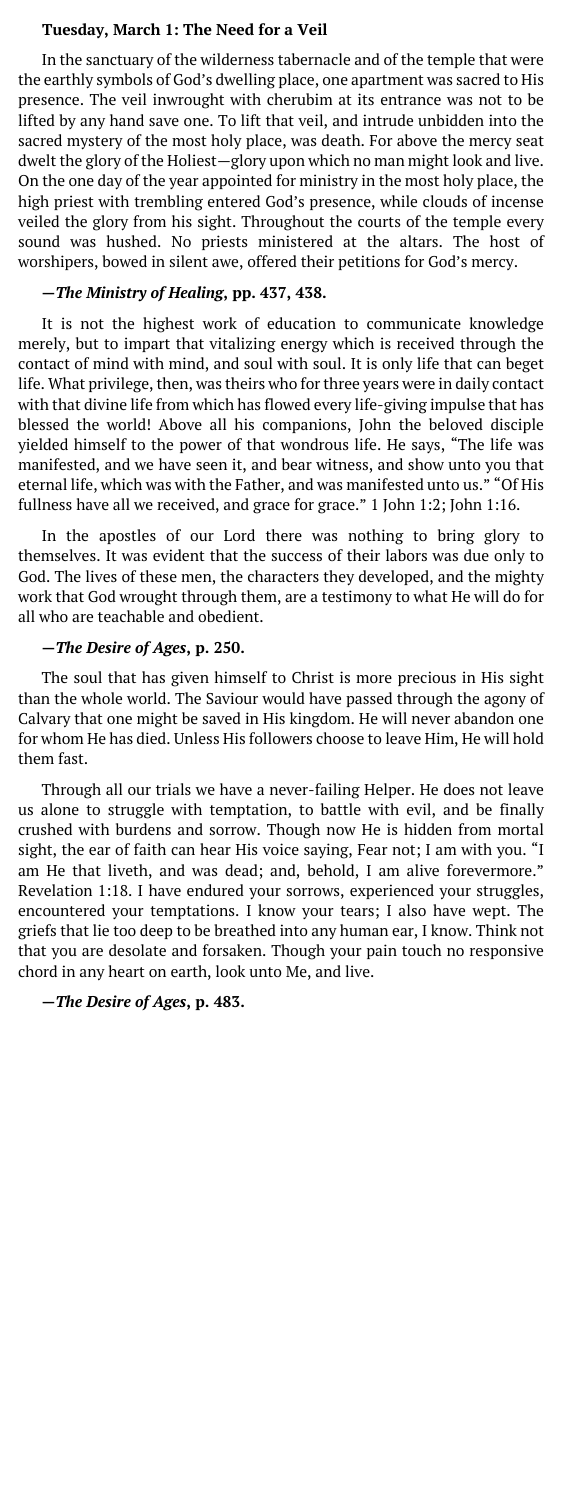#### **Wednesday, March 2: The New and Living Way Through the Veil**

Those who truly believe in Christ sit together with Him in heavenly places. Let us accept the badge of Christianity. This is not an outward sign, not the wearing of a cross or a crown, but it is something that reveals the union of man with God. …

"Having therefore, brethren, boldness to enter into the holiest by the blood of Jesus, by a new and living way, which he hath consecrated for us, through the veil, that is to say, his flesh; and having an high priest over the house of God; let us draw near with a true heart in full assurance of faith, having our hearts sprinkled from an evil conscience, and our bodies washed with pure water. Let us hold fast the profession of our faith without wavering; (for he is faithful that promised;) and let us consider one another to provoke unto love and to good works: not forsaking the assembling of ourselves together, as the manner of some is, but exhorting one another: and so much the more, as ye see the day approaching" (Hebrews 10:19-25).

#### **—***The Upward Look***, p. 233.**

The intercession of Christ in our behalf is that of presenting His divine merits in the offering of Himself to the Father as our substitute and surety; for He ascended up on high to make an atonement for our transgressions. … "He is able also to save them to the uttermost that come unto God by him, seeing he ever liveth to make intercession for them" (Hebrews 7:25).

From [this] it is evident that it is not God's will that you should be distrustful, and torture your soul with the fear that God will not accept you because you are sinful and unworthy. … Present your case before Him, pleading the merits of the blood shed for you upon Calvary's cross. Satan will accuse you of being a great sinner, and you must admit this, but you can say: "I know I am a sinner, and that is the reason I need a Saviour. Jesus came into the world to save sinners. 'The blood of Jesus Christ his Son cleanseth us from all sin.' … I have no merit or goodness whereby I may claim salvation, but I present before God the all-atoning blood of the spotless Lamb of God, which taketh away the sin of the world. This is my only plea. The name of Jesus gives me access to the Father. His ear, His heart, is open to my faintest pleading, and He supplies my deepest necessities."

# **—***Reflecting Christ***, p. 75.**

Christ came to give to the world an example of what perfect humanity might be when united with divinity. He presented to the world a new phase of greatness in His exhibition of mercy, compassion, and love. He gave to men a new interpretation of God. As head of humanity, He taught men lessons in the science of divine government, whereby He revealed the righteousness of the reconciliation of mercy and justice.

#### **—***Selected Messages***, book 1, p. 260.**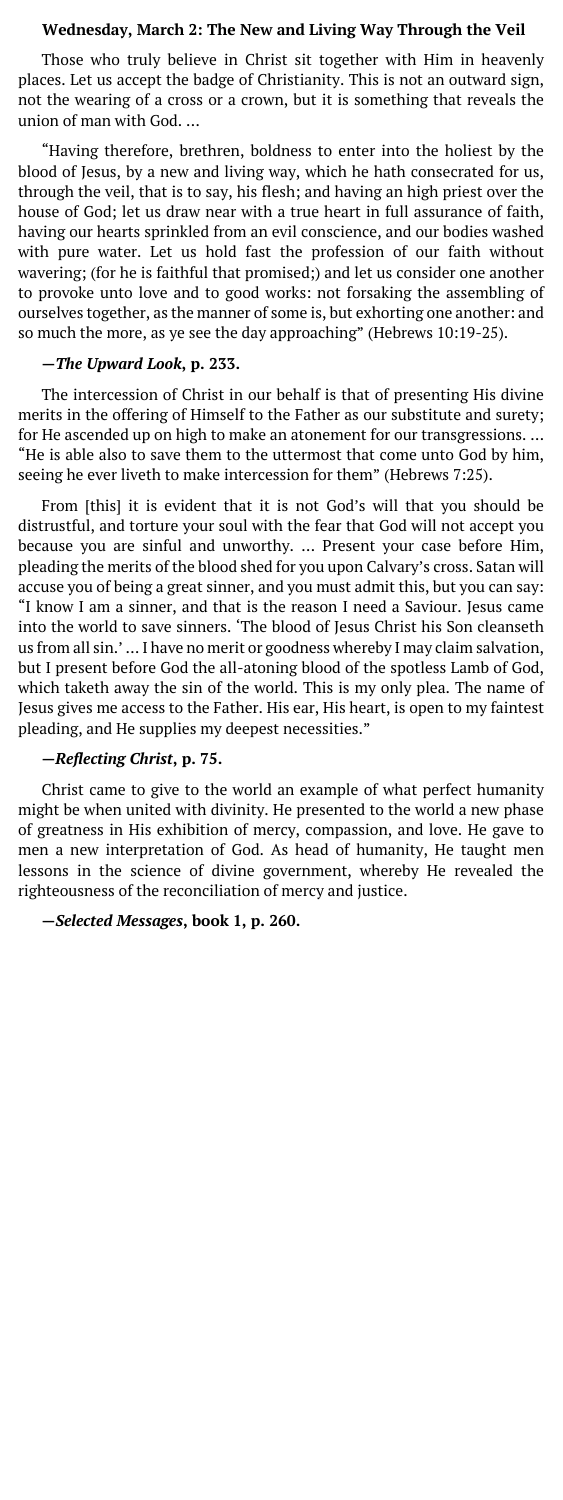### **Thursday, March 3: They Will See His Face**

"Faith is the substance of things hoped for, the evidence of things not seen" (Hebrews 11:1). Have we not proved this in the past as we have moved out in faith to produce the things now seen? … Faith is not only to look forward to things unseen; it is to be confirmed by looking at past experience, at tangible results, the verification of God's Word. … Pray, "Lord, increase my faith." Faith quickens the senses to work diligently to produce results. Faith elevates and ennobles the powers of the soul, enabling it to lay hold upon the unseen. …

Looking unto Jesus, not only as our Example, but as the Author and Finisher of our faith, let us go forward, having confidence that He will supply us with all the strength that is needed for every duty.

# **—***The Upward Look***, p. 72.**

Faith is needed in the smaller no less than in the greater affairs of life. In all our daily interests and occupations the sustaining strength of God becomes real to us through an abiding trust. …

Only the sense of God's presence can banish the fear that, for the timid child, would make life a burden. Let him fix in his memory the promise, "The angel of the Lord encampeth round about them that fear him, and delivereth them." Let him read that wonderful story of Elisha in the mountain city, and, between him and the hosts of armed foemen, a mighty encircling band of heavenly angels. Let him read how to Peter, in prison and condemned to death, God's angel appeared; how, past the armed guards, the massive doors and great iron gateway with their bolts and bars, the angel led God's servant forth in safety. …

In no less marked a manner than He wrought then will He work now wherever there are hearts of faith to be channels of His power.

# **—***Reflecting Christ***, p. 127.**

"Verily, verily, I say unto you, He that believeth on Me hath everlasting life." Through the beloved John, who listened to these words, the Holy Spirit declared to the churches, "This is the record, that God hath given to us eternal life, and this life is in His Son. He that hath the Son hath life." 1 John 5:11, 12. And Jesus said, "I will raise him up at the last day." Christ became one flesh with us, in order that we might become one spirit with Him. It is by virtue of this union that we are to come forth from the grave,—not merely as a manifestation of the power of Christ, but because, through faith, His life has become ours. Those who see Christ in His true character, and receive Him into the heart, have everlasting life. It is through the Spirit that Christ dwells in us; and the Spirit of God, received into the heart by faith, is the beginning of the life eternal.

**—The Desire of Ages, p. 388.**